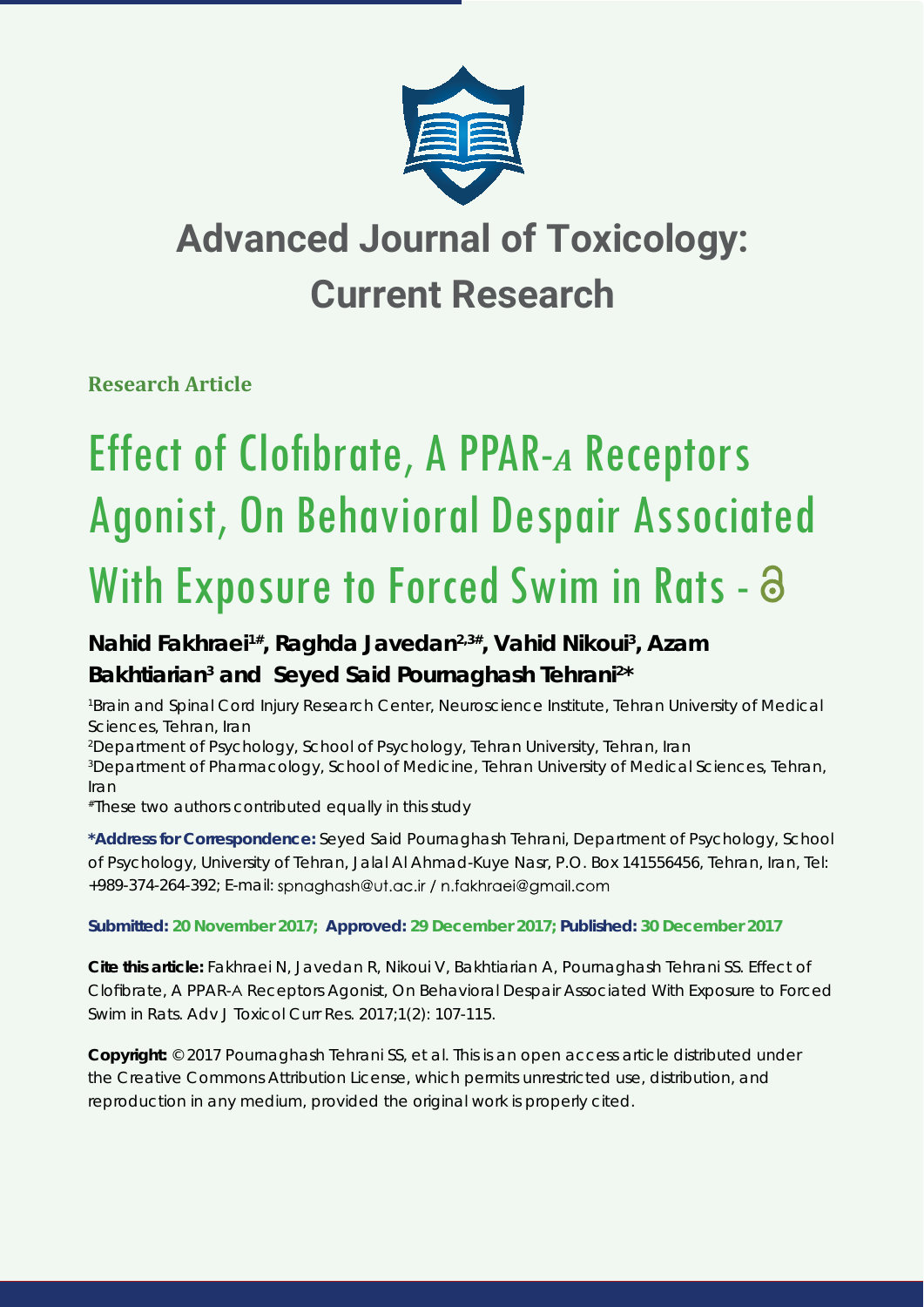#### **ABSTRACT**

**Background:** The potential effect of clobibrate, a Peroxisome Proliferator-Activated Receptor alpha (PPAR-*α* ) agonist, on behavioral despair associated with acute exposure to Forced Swim Test (FST) was studied in male rats and further, a possible involvement of PPAR-*α* receptors mediating this effect was suggested.

Methods: There were two swim sessions. The first was a 15 min pre-test and 24 hrs. Later a second 5 min swim test. The 5 min swim test was used for scoring the passive behavior, immobility, and active behaviors, swimming, climbing and diving. Locomotor activity was also evaluated using Open Field Test (OFT). The drugs were administered three times at 2, 19, and 24 hrs. Subsequent to the initial 15 min pre-test, prior to the 5 min test. Clofibrate was received orally (300 mg/kg, p.o.), Desipramine (DMI), a selective Serotonin-Norepinephrine Reuptake Inhibitor (SNRI) (10 mg/kg) and Fluoxetine (FLX), a Selective Serotonin Reuptake Inhibitor (SSRI) (10 mg/kg) were administered intraperitonealy (i.p.).

Results: Subchronic clofibrate administration (300 mg/kg, p.o.) attenuated behavioral despair determined by decrease in immobility and increase in the active behavior swimming comparable with FLX (10 mg/kg, i.p.). Clofibrate also markedly reduced the number of rearing and rearing to the wall. That are mentioned as depression like behaviors in the OFT. However, it did not affect the number of crossings.

Conclusion: Clofibrate as a PPAR-*α* receptors agonist may have antidepressant-like effect probably through increase in serotonin level and this central effect could not be attributed to generalized increase in locomotor activity of the animals.

Keywords: Behavioral Despair; Clofibrate; PPAR-A Receptor; Forced-Swimming Test; Open Field Test; Rat

#### **INTRODUCTION**

Major Depressive Disorder (MDD) is one of the most common illnesses with severe impacts on mortality and morbidity [1,2]. From the last several decades, many different medications based on monoamine neurotransmitters have been used [3,4]. Selective Serotonin (5-HT) Reuptake Inhibitors (SSRIs) such as Flouxetine (FLX) are the most frequently prescribed class of drugs for clinical depression. SSRIs are believed to exert their antidepressant ability blocking the reuptake of 5-HT at synaptic terminals, resulting in an elevation of extracellular 5-HT concentrations in the limbic regions that can act on various critical postsynaptic 5-HT receptors [5]. On the other hand, Tricyclic Antidepressants (TCAs) such as Desipramine (DMI) are selective for the Norepinephrine (NE) as compared to the serotonin transporter. The immediate effect of DMI is an inhibition of the NE Transporter (NET) resulting in an increase in NE [6,7]. Besides having a delay of 3–6 weeks for the current antidepressant drugs to achieve their antidepressant effect, various side effects have been reported [8]. Moreover, only about half of depressed patients taking monoamine-based antidepressants go into full remission [3]. The precise specification of the neural mechanisms underlying the effects of antidepressant drugs can identify novel candidates involved in the pathophysiology of depression and possible new targets for therapeutic intervention.

Peroxisome Proliferator-Activating Receptors (PPARs) are ligand-activated transcription factors belonging to the nuclear receptor superfamily. Three molecular forms of PPAR have been identified, namely, PPAR-*α*, PPAR-*β*/δ, and PPAR-*γ*, and all involved in many different biological processes [9]. Peroxisome proliferatoractivating receptor-alpha (PPAR-*α* ) is the predominant PPAR subtype highly expressed in the liver, heart, proximal tubules of the kidney cortex, the skeletal muscle, the intestinal mucosa, and in the brown adipose tissues that are metabolically very active [10]. PPAR-*α* is an important regulator of cellular fatty acid uptake and intracellular fatty acid transport, mitochondrial and peroxisomal fatty acid oxidation, ketogenesis, and gluconeogenesis [11,12]. It is well known that PPAR agonists protect against oxidative damage, inflammation, apoptosis in periphery, recent literature have described the neuroprotective role of PPAR agonists in the Central Nervous System (CNS) disorders [13].

PPAR-*α* exerted potential pharmacological properties on oxidative stress, inflammation, leukocyte-endothelium interactions, stem cells, and amyloid cascade [14-16].

**SeiRes** ture

Fibrates are a group of hypolipidemic agents which have been in clinical use for several decades in humans [17, 18]. It is well established that these agents act as synthetic agonists of PPAR-*α*  [10]. Activation of PPAR by fibrates leads to increased hydrolysis of triglycerides, stimulation of cellular fatty acid uptake and conversion to acyl-CoA derivatives, decreased synthesis of triglycerides and fatty acids as well as Very-Low-Density Lipoprotein (VLDL) cholestrol, and finally increased peroxisomal and mitochondrial beta oxidation [17]. It has been shown that treatment of pigs with clofibrate (ethyl-α -p-chlorophenoxyisobutyrate), a PPAR-*α* agonist, stimulates mitochondrial and peroxisomal *β-*oxidation in the liver, muscle, and the kidney [19,20].

Thiazolidinediones (TZDs) are also a class of anti-diabetic drugs, which improve glucose and lipid metabolism reducing insulin resistance and used as an adjunctive therapy for treatment of Diabetes Mellitus (DM) [21, 22]. They act by binding to the peroxisome proliferator-activated receptor gamma (PPAR-*γ*). The PPAR-*γ* acts as a negative regulator of macrophage activation and PPAR-*γ* agonists inhibit the production of inflammatory cytokines in monocytes [23]. In cortical neuron-glia cocultures, PPAR-*γ* agonists inhibited both Lipopolysaccharide (LPS)-stimulated expression of Inducible Nitric Oxide Synthase (iNOS) in microglia and the Nitric Oxide (NO) release and COX-2 expression in neurons [24]. Similarly, PPAR-γ ligands reduced the iNOS expression and attenuated cell death in cerebellar granule cells [25]. It has been shown that PPAR-γ agonists improve different CNS dysfunctions [26,27]. Systemic treatment with PPAR-*γ* agonists, such as pioglitazone or troglitazone, improved the recovery from cerebral ischemia [28,29]. Moreover, antidepressantlike effect of pioglitazone in the Forced Swimming Test (FST) in mice has been shown and the role of PPAR-*γ* receptors stated [30].

Effects of fenofibrate, a PPAR-*α* agonist, on brain ischemia indicated that it modulates mechanisms involved in neurorepair and amyloid cascade. PPAR-*α* agonists could check the key points of a potential disease-modifying effect in stroke [31]. Also, fenofibrate was neuroprotective in Parkinson's Disease (PD)-induced cognitive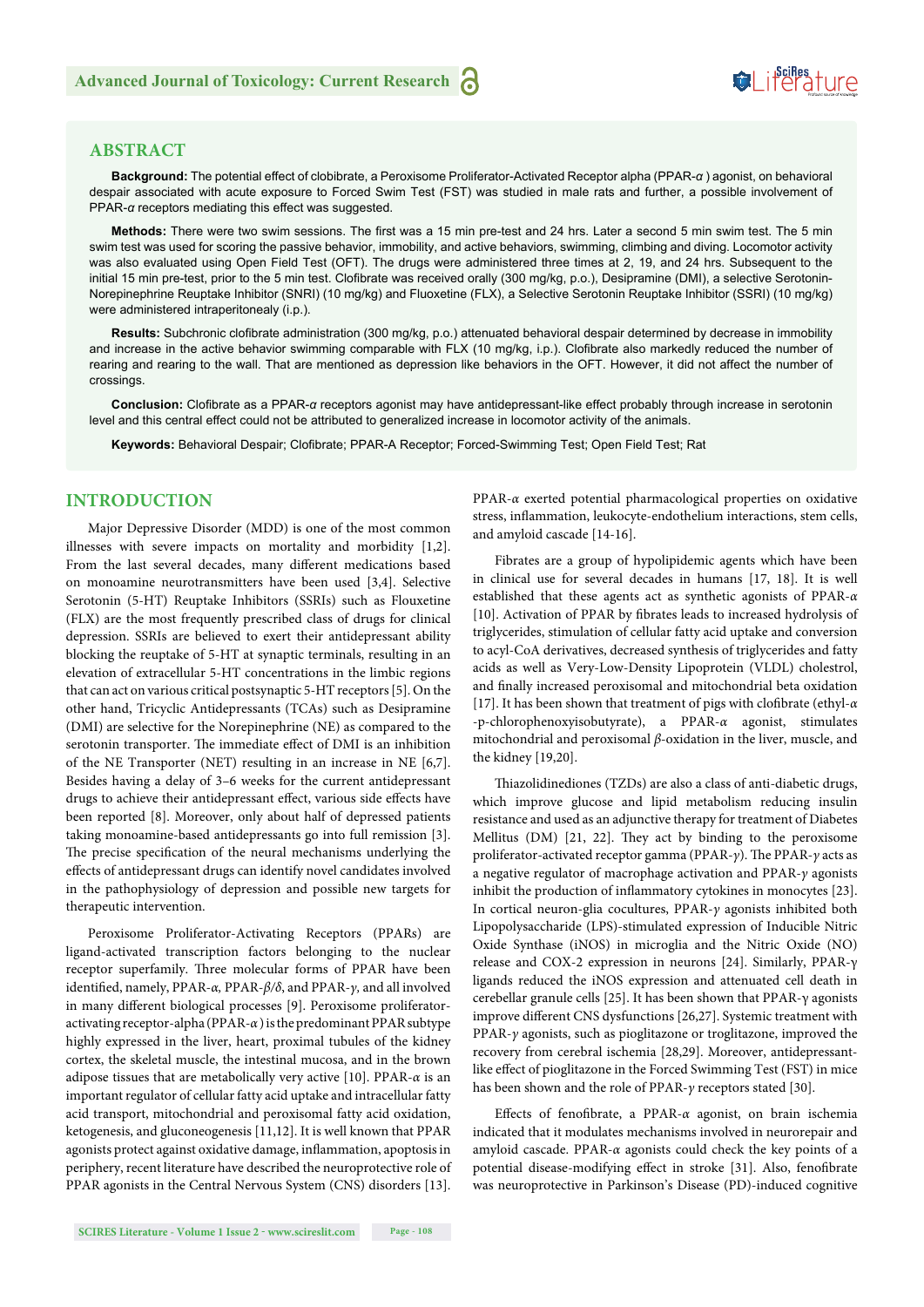impairment in rats [32]. Oleoylethanolamide (OEA) is an endogenous lipid mediator acting as a PPAR-*α* agonist, facilitates memory consolidation through noradrenergic activation of the Basolateral complex of the amygdala (BLA) [33]. OEA administration could modulate the cognitive deficits [34].

Regarding the above information, we hypothesized that PPAR-*α*  receptor agonist might attenuate the behavioral despair when exposed to an inescapable situation (forced swim) resemble to the PPAR-γ receptor agonists. The current study examined the effect of clofibrate, a PPAR-*α* receptor agonist, comparing two known antidepressant drugs, FLX and DMI on passive, immobility, and active behaviors, swimming and diving, in the modified rat FST.

#### **MATERIALS AND METHODS**

#### **Chemicals**

Clofibrate (ethyl-a-p-chlorophenoxyisobutyrate), flouxetine and desiperamin hydrochloride were provided by Zahravi Pharmaceutical Co. (Tabriz, Iran).

#### **Animals**

Male Swiss Webster rats weighing 200-300 gram (Pasteur Institute, Tehran, Iran) were employed. The animals were housed in polycarbonate cages and maintained on a 12-hrs light: dark cycle in a temperature-controlled (22°C) condition. The animals had free access to food and water. Behavioral studies were carried out in the afternoon (12:00-4:00 PM). All procedures were carried out in accordance with the institutional guidelines for the animal care and use committee (NIH US publication, no. 23-86, revised 1985).

#### **Experimental groups**

A total of 45 rats were randomly assigned to 5 groups of 9. The drugs were administered in a sub-chronic manner. The drugs were administered three times at 2, 19 and 24 hrs. following the initial 15 min pre-test swim, prior to the 5 min swim test (the second day) [35]. All the drugs were freshly diluted in physiological saline except for clobibrate which was suspended in olive oil. One group received three distinct oral clofibrate administrations (300 mg/kg, p.o. [36,37], one group DMI (10 mg/kg, i.p.) [7], one group FLX (10 mg/kg, i.p.) [38], control groups received either saline (i.p.) or olive oil (p.o.) as vehicles.

#### **Forced Swimming Test (FST)**

In our study, behavioral evaluations were carried out in the afternoon (12:00-17:00) under low illumination. On day first (pre-test session), rats were placed individually in a Plexiglas cylinder, 46 cm height with a 21 cm internal diameter that was filled with water (25 $^{\circ}$ C) to a depth of 30 cm. The animal was removed after 15 min, dried, and placed in its home cage. The pre-test facilitates the development of immobility during the test session and increases the sensitivity for detecting antidepressant behavioral effects [39]. The drugs were administered three times at 2, 19 and 24 hrs. Following the initial 15 min pre-test swim, prior to the 5 min swim test (the second day). Twenty-four hrs. After their first exposure (test session), the animals were replaced in the swim apparatus for 5 min, and the sessions were recorded manually using stopwatch for subsequent analysis. The 5 min swim test was used for analysis of the behavior. Water was changed between each swim session to prevent possible effects of an alarm substance released by rats during the swim session [40]. A time sampling technique was used to score several behaviors whereby

the predominant behavior in at the end of each 5-sec period of the 300-sec test was recorded. The scorer would rate the dominant rat's behavior at that time as one of the above four behaviors  $[41, 42]$ . The rat's behavior was scored following the complete sampling method. The behaviors selected for scoring are swimming- the animal displays active swimming motions, more than necessary to maintain its head above water (usually horizontal) throughout the swim chamber, climbing- the rat makes active movements with its forepaws directed against the wall- and diving- the entire body is submerged beneath the water- behaviors as well as immobility- the animal floats in the water making only those movements necessary to keep its head above water [41,43,44].

#### **Open Field Test (OFT)**

The OFT was performed to evaluate general locomotor and rearing activity of the rats as described by [45]. The purpose of including this test was to assess the general activity of the animals after performing FST. The OFT [46] provides simultaneous measures of locomotion, exploration and anxiety. The number of line crosses and the frequency of rearing are usually used as measures of locomotor activity, but are also measures of exploration and anxiety. A high frequency of these behaviors indicates increased locomotion and exploration and/or a lower level of anxiety. The number of central square entries and the duration of time spent in the central square are measures of exploratory behavior and anxiety. A high frequency/duration of these behaviors indicates high exploratory behavior and low anxiety levels. The measurement parameters of this test include locomotor activity registered as the number of times the animal crosses squares and the rearing activity, which was registered as the number of times the animal stands upright on its hind legs. The central square is used because some strains have high locomotor activity and cross the lines of the test chamber many times during a test session. Also, the central square has sufficient space surrounding it to give meaning to the central location as being distinct from the outer locations [47]. Grooming behavior showed a moderate inverse correlation with the behavioral despair factor. On one hand, it suggests that grooming may be a good predictive behavior of impaired coping ability when the animal faces an uncontrollable stress situation, like FST. On the other hand, grooming that is considered a classical variable of OFT, appears distributed in both extracted factor and due to that, we considered it as an ambiguous variable, suggesting that the behavioral despair could have an anxiety component [48, 49]. The number of defection and urination as a level of anxiety were also recorded [50].

The open-field test chamber consisted of a white Plexiglas bin  $(56 \times 38 \times 30$  cm) with the floor divided into 16 equal squares grids clearly drawn on the surface. An observer counted the number of line crosses during the 5 min test, recording the total line crosses at the end of each minute interval. Rats were gently placed on the center square and left to explore the floor for 5 min. Activities were manually recorded over a 5 min-period by a trained observer. The open field maze was cleaned between each rat using 70 % ethyl alcohol.

On the whole, the behaviors scored in our study included: Line crossing or locomotion (number of squares crossed): Frequency with which the rats crossed one of the grid lines with all four paws. Center square duration: Duration of time the rat spent in the central square; Rearing: Frequency with which the rats stood on their hind legs in the maze; Rearing against a wall: Frequency with which the rat stood on their hind legs against a wall of the open field; Grooming: Frequency and duration of time the animal spent licking or scratching itself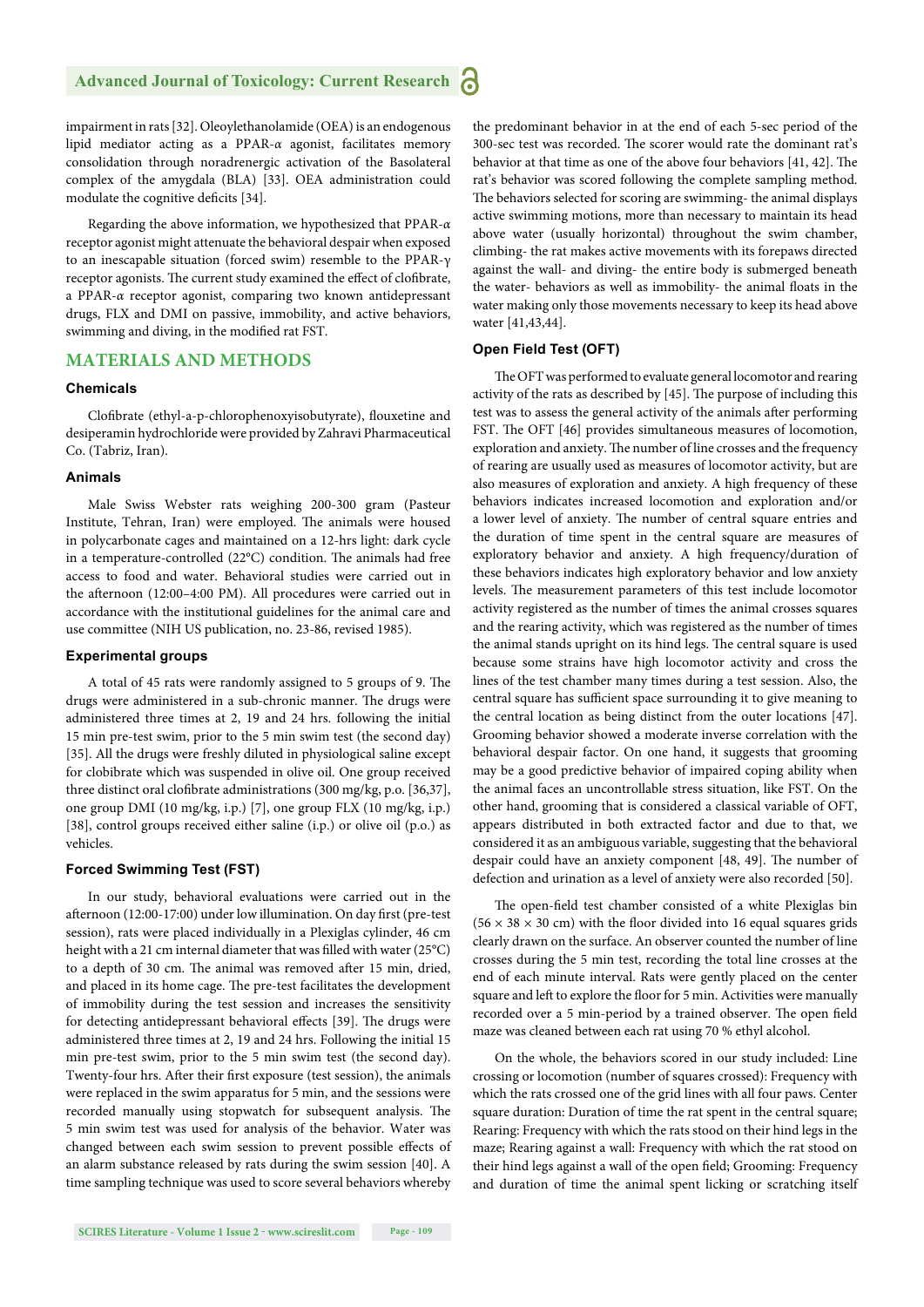while stationary; Center Square Entries: Frequency with which the rat crossed one of the red lines with all four paws into the central square. Defecation: number of fecal boli produced; Urination: number of puddles or streaks of urine [51].

#### **STATISTICAL ANALYSIS**

All the data were expressed as mean  $\pm$  S.E.M. and analyzed using GraphPad Prism Statistics software package (version 6). Differences within experimental groups in immobility time and locomotors activity were analyzed by one-way Analysis Of Variance (ANOVA), whereas each of between groups differences (the interaction between clofibrate and the corresponding interventions) were analyzed by two-way ANOVA, both was followed by *Tukey*'s posttest. *P <* 0.05 was considered statistically significant in all experiments.

#### **RESULTS**

#### **Effect of clofibrate on FST and OFT**

As can be seen in figure 1, three active behaviors, swimming, climbing and diving as well as the active behavior immobility were measured in the animals exposed to five min FST. Clofibrate (300 mg/ kg, p.o.) increased swimming time in a significant manner  $(P < 0.001)$ and as a result, reduced the immobility period (*P* < 0.001). FLX (10 mg/kg, i.p.) also exerted a marked increase in the swimming measure and significantly decreased the immobility time  $(P < 0.001)$ . On the other hand, the administration of DMI (10 mg/kg, i.p.) increased the climbing behavior; however, it did not affect the immobility measure  $(P < 0.001)$ . Further, the drugs did not influence the diving behavior (Figure 1).

The results of OFT are demonstrated in Fig. 2. The results of the five behaviors were recorded in the animals during the five min session: number of crossings, number of rearing to the wall, number of rearing, number of entering to the central square, number of grooming. The results indicated that clofibrate (300 mg/kg, p.o.) markedly reduced the number of rearing (*P* < 0.05) and the number of rearing to the wall ( $P < 0.05$ ). DMI (10 mg/kg, i.p.) exert a significant reduction on number of grooming (*P* < 0.01).

Figure 3 illustrates the number of defection and urination in OFT. There is not any significant difference between groups.

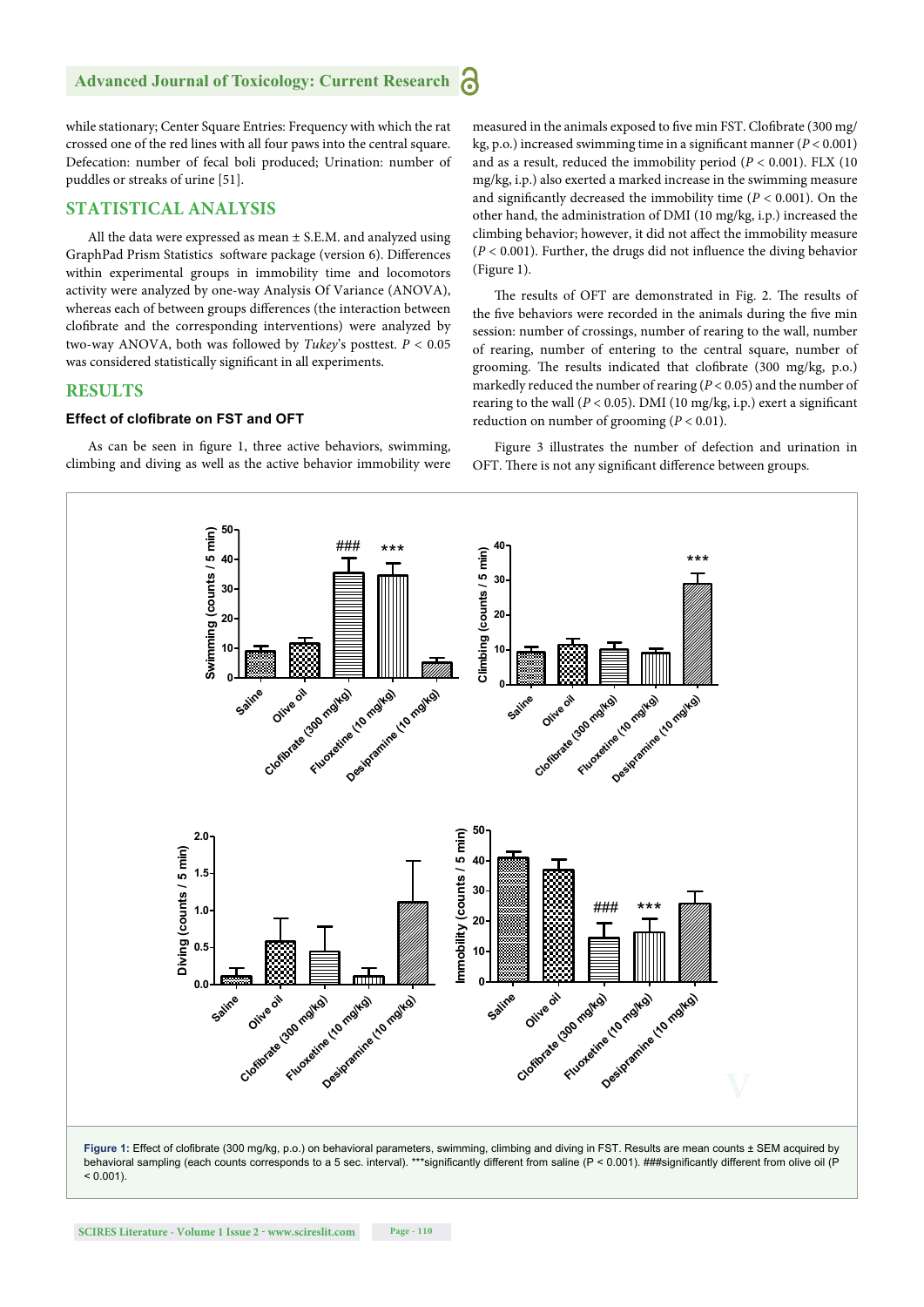



#### **DISCUSSION**

In this study, we demonstrated that clofi brate, a PPAR-*α* receptors agonist, may attenuate the behavioral despair associated with forced swim exposure and also provided direct evidence further a role for PPAR- $α$  receptor mediating this central effect was suggested for the first time. Sub-chronic clofibrate administration represented this protective effect reducing the immobility period and increasing the swimming period in the FST without affecting climbing and diving behaviors.

In the OFT, clofibrate also showed its activity by a marked reduction in number of the rearing and rearing to the wall which are mentioned as depression-like behaviors. In addition, only DMI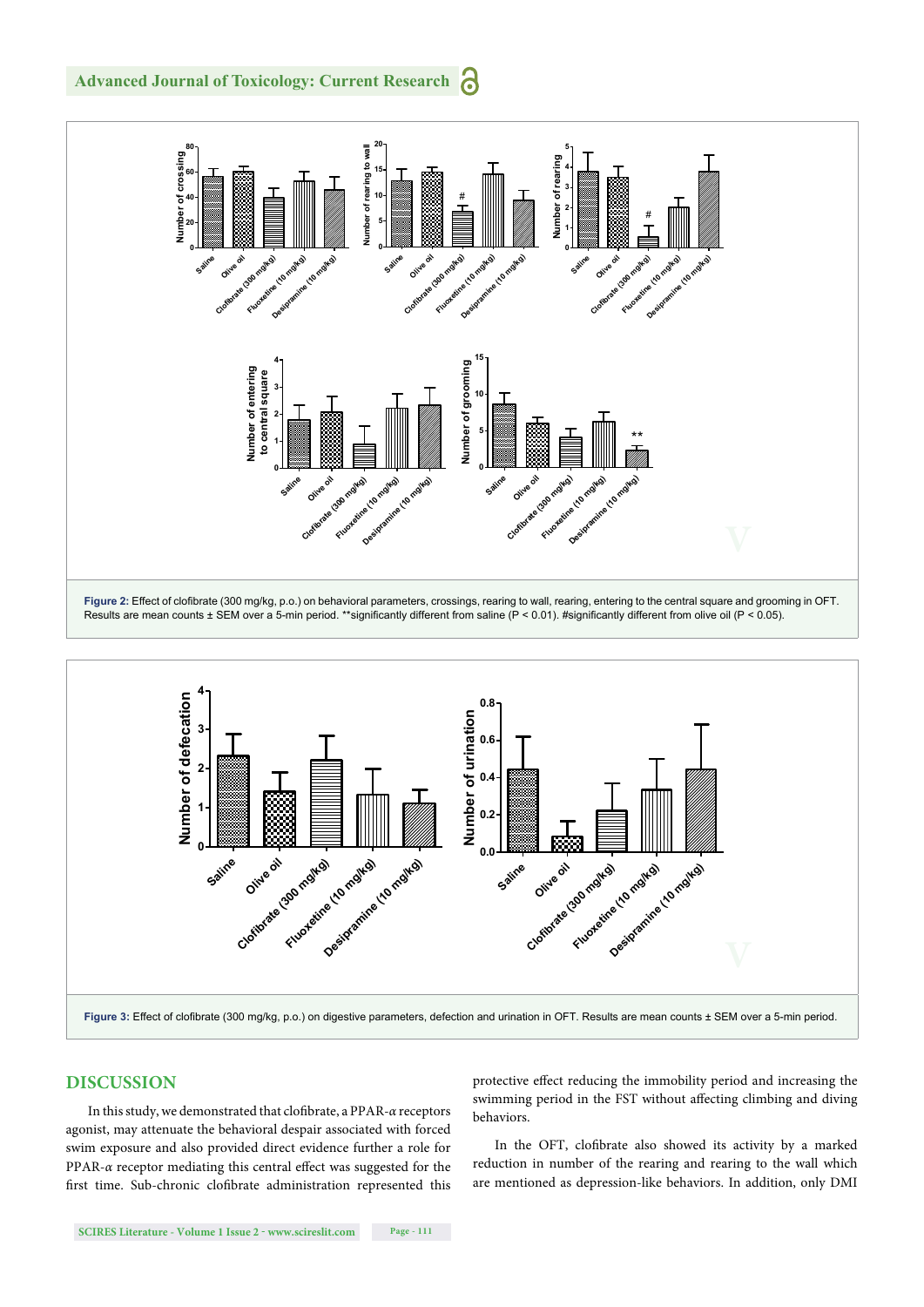reduced the number of grooming in this test and grooming behavior is a displacement response and is expected to be displayed in a novel environment [52]. Furthermore, this clofibrate effect could not be attributed to increase in the locomotor activity and it did not influence the generalized locomotor activity of the animals on the whole.

The pattern of behavioral effects produced by the antidepressant drugs suggested that enhancement of NE neurotransmission is related to climbing in the FST and that enhancement of 5-HT neurotransmission is related to swimming in the test [41]. Clofibrate in this study increased swimming comparable with FLX; therefore, the possibility that the serotonergic system is involved in the effect of clofibrate should not be ignored. Consistent with our experiment, it was found that antidepressant drugs such as DMI which inhibit NE reuptake and we used in our study, effectively reduced the immobility and selectively increased the climbing behavior without affecting the swimming [53,54], whereas FLX which we used in our study, works through the serotonin system, reduced the immobility and selectively increased the swimming, without affecting the climbing [55-57]. Climbing and diving behaviors were inversely correlated with the behavioral despair and therefore with the immobility [54].

According to previous studies, it is shown that PPAR-*γ* receptors are associated with the process of attenuation of depression [58]. Previously it was shown that PPAR*-γ* is expressed in restricted areas of the brain in rats such as the hippocampus, basal ganglia, frontal cortex, the hypothalamus and pituitary [59,60] which are known to be involved in depression [61,62]. The antidepressant- like effect of PPAR-*γ* agonists is demonstrated for the first time by pioglitazone, a PPAR-*γ* agonist, in a 55-year-old female who had severe unresponsive depression [63]. Furthermore, antidepressant-like effect of pioglitazone in the forced swimming test in mice has been shown and the role of PPAR-*γ* receptors stated [30]. NP031115, a novel TZDs, exerts antidepressant-like effect in mice, likely by inhibiting Glycogen Synthase Kinase-3 (GSK-3) and increasing PPAR-γ activity [58]. Rosiglitazone (RTZ), another TZDs and a PPAR*-γ* agonist, is also shown to have antidepressant-like effects in mice [64]. Previous studies have demonstrated that RTZ might improve learning and memory in both human and animal models [65-67].

Consistent with our study, swimming behavior was the most sensitive behavioral response to FLX [50,56]. The effect remains in agreement with the data published previously [68,69] which indicated that drugs affecting noradrenergic system modify rather climbing behavior, without any significant changes in the swimming. Indeed, the involvement of 5-HT vs. NE systems in action mechanism of SSRIs vs. NE Reuptake Inhibitors (NRIs) in the modified FST was shown by Page, et al. [53]. The modified FST differentiated swimming behavior, which was sensitive to SSRIs and 5-HT receptor agonists, and climbing behavior, which was sensitive to TCAs and drugs with selective effects on catecholamine transmission [41, 70]. Active behaviors in the rat forced swimming test differentially produced by serotonergic and noradrenergic antidepressants [41]. DMI, increases rather climbing, while SSRIs – rather swimming behavior [71].

In agreement with a study in which DMI is well-known as potent and selective inhibitor of NE reuptake [72], we also observed increase in the climbing behavior. Porsolt et al suggested that DMI shortened immobility more than did two selective serotonin reuptake inhibitors, citaloperam and FLX [35]. However in our study, FLX and clofibrate were able to reduce the immobility time significantly.

Stretch attend postures are "risk-assessment" behaviors which indicate that the animal is hesitant to move from its present location to a new position [73] and thus a high frequency of these postures indicates a higher level of anxiety. Grooming behavior is a displacement response and is expected to be displayed in a novel environment [52]. Therefore, grooming behavior should decrease with repeated exposure to the testing apparatus. Defecation and urination are often used as measures of anxiety, however; the validity of defecation as a measure of anxiety has been questioned [74]. Hall [75] describes defecation and urination as indices of anxiety in rodents. He argues that the animal will have reduced locomotion in a novel environment, nevertheless; the autonomic nervous system will be activated which will increase defecation in this noxious arena. However, Bindra and Thompson [76] argue that there is no significant relation between fearfulness and urination and defecation as measured in the OFT. Repeated exposure to open field apparatus resulted in time-dependent changes in behavior [77]. At first, when the apparatus is novel to the animals, more fear-related behaviors (such as stretch attends and activity in the corners and walls of the open field) are displayed. However, with repeated trials, more exploration and locomotor activity (such as rearing and line crosses as well as more central square activity) is observed [78].

Effects of fenofibrate, a PPAR-α agonist, on acute and short-term consequences of brain ischemia indicated that fenofibrate modulates mechanisms involved in neurorepair and amyloid cascade. PPAR-*α*  agonists could check the key points of a potential disease-modifying effect in stroke. Fenofibrate administration during the acute phase of experimentally induced brain ischemia has beneficial immediate and short-term neuroprotective effects [31]. Also, fenofibrate was neuroprotective in Parkinson's disease-induced cognitive impairment in rats [32]. Acute and chronic PPAR-*α* agonists, including the clinically available fenofibrate, reduce nicotine-induced behavioral and Electroencephalographic (EEG) seizure expression and abolish nicotine-induced enhancement of Spontaneous Inhibitory Postsynaptic Currents (sIPSCs) in FCx pyramidal neurons [79].

OEA acting as a PPAR-*α* agonist, facilitates memory consolidation through noradrenergic activation of the basolateral amygdala (BLA) complex, a mechanism that is also critically involved in memory enhancement induced by emotional arousal [33]. OEA administration can modulate the cognitive deficits induced by 3, 4-Methylenedioxymethamphetamine (MDMA) in a Dopamine Transporter (DAT)-independent manner [34].

#### **CONCLUSION**

On the whole, one limitation of our study is that low doses of clofibrate were not examined in order to identify the initial dose which demonstrates this neuroprotective effect. As a consequence, further studies will be required to find a dose- response relationship for clofi brate. Moreover, selective PPAR-*α* antagonists could have been employed to clearly strengthen the involvement of PPAR-*α* receptors. Additionally, as we mentioned the possibility that clofibrate would be a serotonergic antidepressant which increases the active behavior, swimming, resemble to FLX [80], a 5-HT-related compound, a 5HT antagonist would be appropriate to determine if 5-HT depletion before clofibrate administration would block the anti-immmobility effect of clofibrate in the FST; for example using a tryptophan hydroxylase inhibitor, fenclonine, Para-Chlorophenylalanine (PCPA). On the other hand, other PPAR-*α* receptor agonists are suggested to be examined. To conclude, we have shown for the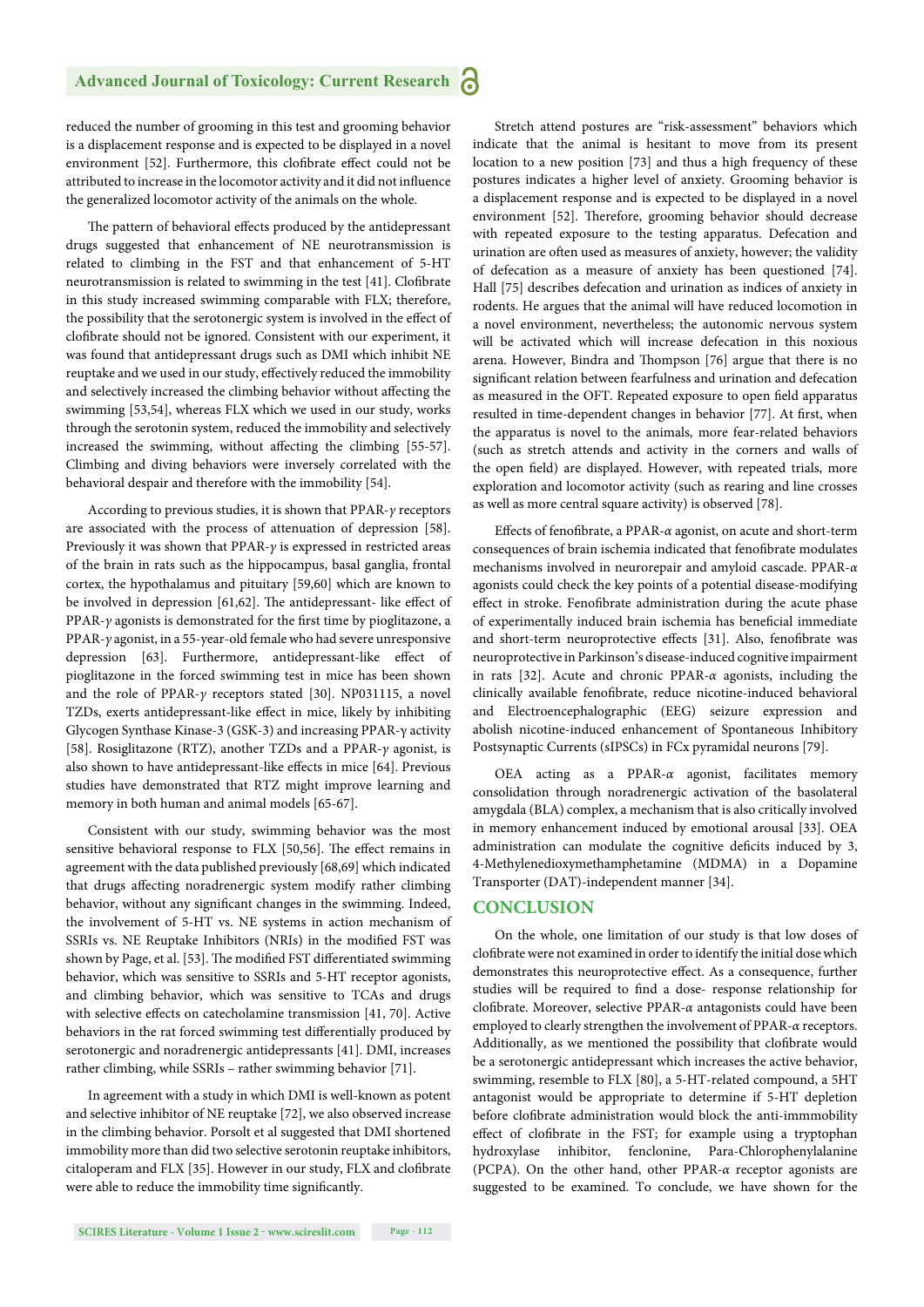first time that clofibrate as a PPAR-*α* receptor agonist might have neuroprotective effect in behavioral despair.

#### **REFERENCES**

- 1. Schulz R, Drayer RA, Rollman BL. Depression as a risk factor for nonsuicide mortality in the elderly. Biol Psychiatry. 2002; 52: 205-225. https://goo.gl/U36mwS
- 2. Kessler RC, Merikangas KR, Wang PS. Prevalence, comorbidity, and service utilization for mood disorders in the United States at the beginning of the twenty-first century. Annu Rev Clin Psychol. 2007; 3: 137-158. https://goo.gl/3dRTWk
- 3. Berton O, Nestler EJ. New approaches to antidepressant drug discovery: Beyond monoamines. Nat Rev Neurosci. 2006; 7: 137-151. https://goo.gl/FiS376
- 4. Gartlehner G, Gaynes BN, Hansen RA, Thieda P, DeVeaugh-Geiss A, Krebs EE, et al. Comparative benefits and harms of second-generation antidepressants: 405 background paper for the American College of Physicians. Ann Intern Med. 2008; 149: 734-750. https://goo.gl/ritx9u
- 5. Goodnick PJ, Goldstein BJ. Selective serotonin reuptake inhibitors in affective disorders- I. Basic pharmacology. J Psychopharmacol. 1998; 12: 5-20. https://goo.gl/BRVmxm
- 6. Argenti D, D'Mello AP. Design of a desipramine dosing regimen for the rapid induction and maintenance of maximal cortical beta-adrenoceptor downregulation. Neuropharmacology. 1994; 33: 1117-1124. https://goo.gl/oPo8ha
- 7. Goodnough DB, Baker GB. 5-Hydroxytryptamine2 and beta-adrenergic receptor regulation in rat brain following chronic treatment with desipramine and fluoxetine alone and in combination. J Neurochem. 1994; 62: 2262-2268. https://goo.gl/yf4CMv
- 8. Nemeroff CB, Owens MJ. Treatment of mood disorders. Nat Neurosci. 2002; 5: 1068-70. https://goo.gl/hvhnXR
- 9. Lemberger T, Desvergne B, Wahli W. Peroxisome proliferator-activated receptors: A nuclear receptor signaling pathway in lipid physiology. Annu Rev Cell Dev Biol. 1996; 12: 335-363. https://goo.gl/7CDnE6
- 10. Beck F, Plummer S, Senior PV, Byrne S, Green S, Brammar WJ. The ontogeny of peroxisome-proliferator activated receptor gene expression in the mouse and rat. Proc Biol Sci. 1992; 22; 83-87. https://goo.gl/VQQ2e2
- 11. Stott WT, Yano BL, Williams DM, Barnard SD, Hannah MA, Cieszlak FS, et al. Species-dependent induction of peroxisome proliferation by haloxyfop, an aryloxyphenoxy herbicide. Fundam Appl Toxicol. 1995; 28: 71-79. https://goo.gl/r8cKNN
- 12. Chinetti G, Lestavel S, Bocher V, Remaley AT, Neve B, Torra IP, et al. PPARalpha and PPAR-gamma activators induce cholesterol removal from human macrophage foam cells through stimulation of the ABCA1 pathway. Nat Med. 2001; 7: 53-58. https://goo.gl/pFd2Kw
- 13. Burston J and Kendall D. Peroxisome proliferator-activated receptors and inflammation, in endocannabinoids. Springer. 2012; 24: 221-233. https://goo.gl/foSQki
- 14. Cimini A, Ceru MP. Emerging roles of peroxisome proliferator-activated receptors (PPARs) in the regulation of neural stem cells proliferation and differentiation. Stem Cell Rev. 2008; 4: 293-303. https://goo.gl/64ob5Q
- 15. Cimini A, Benedetti E, D'Angelo B, Cristiano L, Falone S, Di Loreto S, et al. Neuronal response of peroxisomal and peroxisome-related proteins to chronic and acute A beta injury. Curr Alzheimer Res. 2009; 6: 238-251. https://goo.gl/ZeXXjy
- 16. Gervois P, Fruchart JC, Staels B. Drug Insight: Mechanisms of action and therapeutic applications for agonists of peroxisome proliferatoractivated receptors. Nat Clin Pract Endocrinol Metab. 2007; 3: 145-156. https://goo.gl/vdjmX2
- 17. Staels B, Dallongeville J, Auwerx J, Schoonjans K, Leitersdorf E, Fruchart JC. Mechanism of action of fibrates on lipid and lipoprotein metabolism. Circulation. 1998; 98: 2088-2093. https://goo.gl/qJERgX
- 18. Zambon A, Gervois P, Pauletto P, Fruchart JC, Staels B. Modulation of hepatic inflammatory risk markers of cardiovascular diseases by PPAR-{alpha} activators: Clinical and Experimental Evidence. Arterioscler Thromb Vasc Biol. 2006; 26: 977-86. https://goo.gl/Cnh5m8
- 19. Peters JM, Cheung C, Gonzalez FJ. Peroxisome proliferator-activated receptor-alpha and liver cancer: Where do we stand? J Mol Med (Berl). 2005; 83: 774-785. https://goo.gl/AhgH2N
- 20. Yu XX, Odle J, Drackley JK. Differential induction of peroxisomal betaoxidation enzymes by clofibric acid and aspirin in piglet tissues. Am J Physiol Regul Integr Comp Physiol. 2001; 281: 1553-1561. https://goo.gl/aajydV
- 21. Nathan DM, Buse JB, Davidson MB, Ferrannini E, Holman RR, Sherwin R, et al. Management of hyperglycaemia in type 2 diabetes mellitus: A consensus algorithm for the initiation and adjustment of therapy. Update regarding the thiazolidinediones. Diabetologia. 2008; 51: 8-11. https://goo.gl/FbP21T
- 22. McGuire DK, Inzucchi SE. New drugs for the treatment of diabetes mellitus: Part I: Thiazolidinediones and their evolving cardiovascular implications. Circulation. 2008; 117: 440-449. https://goo.gl/D6PAEN
- 23. Ricote M, Li AC, Willson TM, Kelly CJ, Glass CK. The peroxisome proliferatoractivated receptor-gamma is a negative regulator of macrophage activation. Nature. 1998; 391: 79-82. https://goo.gl/KCRz5i
- 24. Kim EJ, Kwon KJ, Park JY, Lee SH, Moon CH, Baik EJ. Effects of peroxisome proliferator-activated receptor agonists on LPS-induced neuronal death in mixed cortical neurons: Associated with iNOS and COX-2. Brain Res. 2002; 941: 1-10. https://goo.gl/kaki3T
- 25. Heneka MT, Klockgether T, Feinstein DL. Peroxisome proliferator-activated receptor-gamma ligands reduce neuronal inducible nitric oxide synthase expression and cell death in vivo. J Neurosci. 2000; 20: 6862-6867. https://goo.gl/nWRxJm
- 26. Ramanan S, Zhao W, Riddle DR, Robbins ME. Role of PPARs in radiationinduced brain injury. PPAR Res. 2010; 2010: 234975. https://goo.gl/X4PJ2d
- 27. Morgenweck J, Abdel-Aleem OS, McNamara KC, Donahue RR, Badr MZ Taylor BK. Activation of peroxisome proliferator-activated receptor gamma in brain inhibits inflammatory pain, dorsal horn expression of Fos, and local edema. Neuropharmacology. 2010; 58: 337-45. https://goo.gl/GvPQd8
- 28. Shiraz T, Inoue I, Araki N, Asano Y, Sawada M, Fuquay D, et al. A peroxisome proliferator-activated receptor-gamma agonist reduces infarct size in transient but not in permanent ischemia. Stroke. 2005; 36: 353-359. https://goo.gl/LkSeQy
- 29. Sundararajan S, Gamboa JL, Victor NA, Wanderi EW, Lust WD, Landreth GE. Peroxisome proliferator-activated receptor-gamma ligands reduce inflammation and infarction size in transient focal ischemia. Neuroscience. 2005; 130: 685-696. https://goo.gl/mbWsV8
- 30. Salehi Sadaghiani M, Javadi-Paydar M, Gharedaghi MH, Yousefzadeh Fard Y, Dehpour AR. Antidepressant-like effect of pioglitazone in the forced swimming test in mice: The role of PPAR-gamma receptor and nitric oxide pathway. Behav Brain Res. 2011; 224: 336-343. https://goo.gl/iRQZMT
- 31. Ouk T, Gautier S, Petrault M, Montaigne D, Marechal X, Masse I, et al. Effects of the PPAR-α agonist fenofibrate on acute and short-term consequences of brain ischemia. J Cereb Blood Flow Metab. 2014; 34: 542-551. https://goo.gl/DdHZ6f
- 32. Uppalapati D, Das NR, Gangwal RP, Damre MV, Sangamwar AT, Sharma SS. Neuroprotective potential of peroxisome proliferator activated receptor-α agonist in cognitive impairment in Parkinson's disease: Behavioral, Biochemical, and PBPK Profile. PPAR Research. 2014; 2014: 753587. https://goo.gl/sSWusn
- 33. Campolongo P, Roozendaal B, Trezza V, Cuomo V, Astarita G, Fu J, et al. Fatinduced satiety factor oleoylethanolamide enhances memory consolidation. Proc Natl Acad Sci U S A. 2009; 106: 8027-8031. https://goo.gl/hNHZx3
- 34. Plaza-Zabala A, Berrendero F, Suarez J, Bermudez-Silva FJ, Fernandez-Espejo E, Serrano A, et al. Effects of the endogenous PPAR-alpha agonist, oleoylethanolamide on MDMA-induced cognitive deficits in mice. Synapse. 2010; 64: 379-389. https://goo.gl/dcX5hY
- 35. Porsolt RD, Anton G, Blavet N, Jalfre M. Behavioural despair in rats: A new model sensitive to antidepressant treatments. Eur J Pharmacol. 1978; 47: 379-391. https://goo.gl/QVP1wL
- 36. Seifert J, Mostecka H. Effect of clofibrate on DNA synthesis in rat liver and kidney. Arch Toxicol. 1987; 60:131-132. https://goo.gl/rPoZ26
- 37. Baker VA, Harries HM, Waring JF, Duggan CM, Ni HA, Jolly RA, et al. Clofibrate-induced gene expression changes in rat liver: A cross-laboratory analysis using membrane cDNA arrays. Environ Health Perspect. 2004; 112: 428-438. https://goo.gl/iPcTyu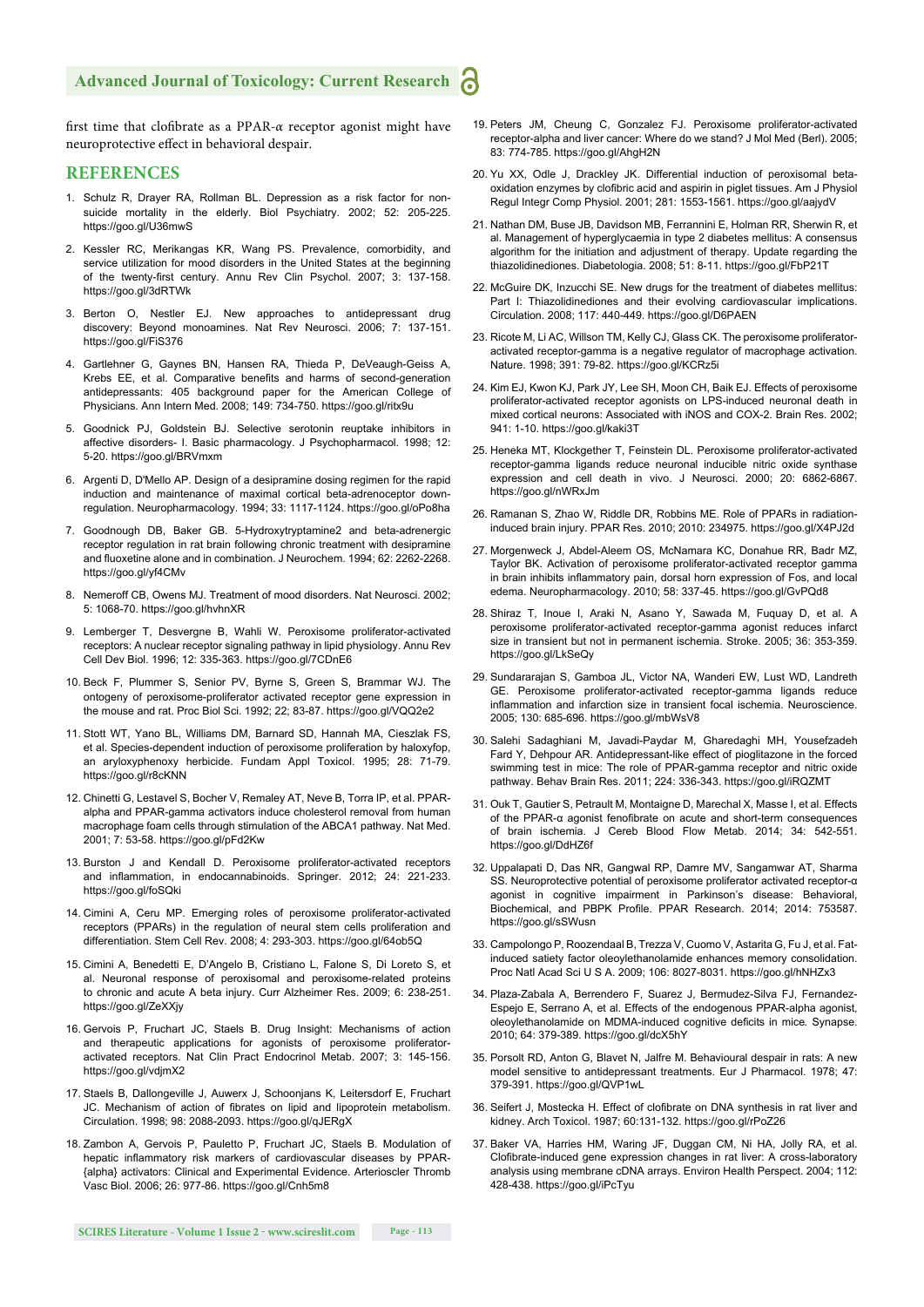- 38. Owolabi RA, Akanmu MA, Adeyemi OI. Effects of ketamine and N-methyl-D-aspartate on fluoxetine-induced antidepressant related behavior using the forced swimming test. Neurosci Lett. 2014; 566: 172-176. https://goo.gl/J8oWt1
- 39. Borsini F, Lecci A, Sessarego A, Frassine R, Meli A. Discovery of antidepressant activity by forced swimming test may depend on pre-exposure of rats to a stressful situation. Psychopharmacology. 1989; 97: 183-188. https://goo.gl/WSYJ34
- 40. Abel EL, Bilitzke PJ. A possible alarm substance in the forced swimming test. Physiol Behav. 1990; 48: 233-239. https://goo.gl/gk2Y2Y
- 41. Detke MJ, Rickels M, Lucki I. Active behaviors in the rat forced swimming test differentially produced by serotonergic and noradrenergic antidepressants. Psychopharmacology (Berl). 1995: 121: 66-72. https://goo.gl/zkjB8d
- 42. Izadi Mobarakeh J, Fakhraei N, Abedini Sadr Z, Hamidipour A, Mostafavi E, Haji Hosseini R, et al. Effect of aqueous, ethanolic and acetonitrile *Crocus sativus* L. extracts on stress biomarkers in male rats. J Med Plants Res. 2013; 7: 3269-3279. https://goo.gl/Uq9JP7
- 43. Porsolt RD. Animal Model of Depression. Biomedicine. 1979; 30: 139-140. https://goo.gl/4Zxbto
- 44. Peng WH, Lo KL, Lee YH, Hung TH, Lin YC. Berberine produces antidepressant-like effects in the forced swim test and in the tail suspension test in mice. Life Sciences. 2007; 81: 933-938. https://goo.gl/RkLSVH
- 45. Wang SH, Zhang ZJ, Guo YJ, Zhou H, Teng GJ, Chen BA. Anhedonia and activity deficits in rats: Impact of poststroke depression. J Psychopharmacol. 2009; 23: 295-304. https://goo.gl/EZkcxo
- 46. Walsh RN, Cummins RA. The open-field test: A critical review. Psychol Bull. 1976; 83: 482-504. https://goo.gl/ZUuRvJ
- 47. Carrey N, McFadyen MP, Brown RE. Effects of subchronic methylphenidate administration on the locomotor and exploratory behaviour of prepubertal mice. J Child Adolesc Psychopharmacol. 2000; 10: 277-286. https://goo.gl/dM51dT
- 48. Gorman JM. Comorbid depression and anxiety spectrum disorder. Depress Anxiety. 1996; 4: 160-168. https://goo.gl/vLfqck
- 49. Ballenger JC. Clinical guideline for establishing remission in patients with depression and anxiety. J Clin Psychiatry. 1999; 60: 29-34. https://goo.gl/TMiqGo
- 50. Cryan JF, Page ME, Lucki I. Differential behavioral effects of the antidepressants reboxetine, fluoxetine, and moclobemide in a modified forced swim test following chronic treatment. Psychopharmacology (Berl). 2005; 182: 335-344. https://goo.gl/FeGDeE
- 51. Brown RE, Corey SC, Moore AK. Differences in measures of exploration and fear in MHC-congenic C57BL/6J and B6-H-2K mice. Behavior Genetics. 1999; 26: 263-271. https://goo.gl/7Y6vxE
- 52. Espejo EF. Effects of weekly or daily exposure to the elevated plus-maze in male mice. Behav Brain Res. 1997; 87: 233-238. https://goo.gl/Zt1DPG
- 53. Page ME, Dekte MJ, Dalvi A, Kirby LG, Lucki I. Serotonergic mediation of the effects of fluoxetine, but not desipramine, in rats forced swimming test. Psychopharmacol. 1999; 147:162-167. https://goo.gl/j3evKR
- 54. Page ME, Brown K, Lucki I. Simultaneous analyses of the neurochemical and behavioural effects of the norepinephrine reuptake inhibitor reboxetine in a rat model of antidepressant action. Psychopharmacol. 2003; 165: 194-201. https://goo.gl/5bHvUG
- 55. Lucki I, Singh A, Kreiss DS. Antidepressant-like behavioural effects of serotonin receptors agonists. Neurosci Biobehav Rev. 1994; 18:85-95. https://goo.gl/771fBU
- 56. Cryan JF, Markou A, Lucki I. Assessing antidepressant activity in rodents: Recent Developments and future needs. Trends Pharmacol Sci. 2002; 23: 238-245. https://goo.gl/HvaQYf
- 57. Thompson MR, Li KM, Clemens KJ, Gurtman CG, Hunt GE, Cornish JL, et al. Chronic fluoxetine treatment partly attenuates the long-term anxiety and depressive symptoms induced by NMDA (Ecstasy) in rats. Neuropsychopharmacol. 2004; 29: 694-704. https://goo.gl/AUq3YQ
- 58. Rosa AO, Kaster MP, Binfare RW, Morales S, Martin-Aparicio E, Navarro-Rico ML, et al. Antidepressant-like effect of the novel thiadiazolidinone

NP031115 in mice. Prog Neuropsychopharmacol Biol Psychiatry. 2008; 32: 1549-1556. https://goo.gl/WkGGC1

- 59. Moreno S, Farioli-Vecchioli S, Ceru MP. Immunolocalization of peroxisome proliferator-activated receptors and retinoid X receptors in the adult rat CNS. Neuroscience. 2004; 454: 131-145. https://goo.gl/BttUQN
- 60. Cimini A, Benedetti E, Cristiano L, Sebastiani P, D'Amico MA, D'Angelo B, et al. Expression of peroxisome proliferator-activated receptors (PPARs) and retinoic acid receptors (RXRs) in rat cortical neurons. Neuroscience. 2005; 130: 325-337. https://goo.gl/tjyXxj
- 61. Aihara M, Ida I, Yuuki N, Oshima A, Kumano H, Takahashi K, et al. HPA axis dysfunction in unmedicated major depressive disorder and its normalization by pharmacotherapy correlates with alteration of neural activity in prefrontal cortex and limbic/paralimbic regions. Psychiatry Res. 2007; 155: 245-256. https://goo.gl/DqY7DZ
- 62. Konarski JZ, McIntyre RS, Kennedy SH, Rafi Tari S, Soczynska JK, Ketter TA. Volumetric neuroimaging investigations in mood disorders: Bipolar disorder versus major depressive disorder. Bipolar Disord. 2008; 10: 1-37. https://goo.gl/FswtJY
- 63. Kemp DE, Ismail-Beigi F, Calabrese JR. Antidepressant response associated with pioglitazone: Support for an overlapping pathophysiology between major depression and metabolic syndrome*.* Am J Psychiatry. 2009; 166: 619. https://goo.gl/Q3cDSC
- 64. Eissa Ahmed AA, Al-Rasheed NM, Al Rasheed NM. Antidepressant-like effects of rosiglitazone, a PPAR gamma agonist, in the rat forced swim and mouse tail suspension tests. Behav Pharmacol. 2009; 20: 635-642. https://goo.gl/NuJii3
- 65. Abbatecola AM, Lattanzio F, Molinari AM, Cioffi M, Mansi L, Rambaldi P, et al. Rosiglitazone and cognitive stability in older individuals with type 2 diabetes and mild cognitive impairment. Diabetes Care. 2010; 33: 1706-1711. https://goo.gl/T2iBeK
- 66. Gold M, Alderton C, Zvartau-Hind M, Egginton S, Saunders AM, Irizarry M, et al. Rosiglitazone monotherapy in mild-to-moderate Alzheimer's disease: Results from a randomized, double-blind, placebo-controlledphase III study. Dement Geriatr Cogn Disord. 2010; 30: 131-146. https://goo.gl/LWiMbm
- 67. Rodriguez-Rivera J, Denner L, Dineley KT. Rosiglitazone reversal of Tg2576 cognitive deficits is independent of peripheral gluco-regulatory status. Behav Brain Res. 2011; 216: 255-261. https://goo.gl/a4rALo
- 68. Hemby SE, Lucki I, Gatto G, Singh A, Thornley C, Matasi J, et al. Potential antidepressant effects of tropane compounds, selective for serotonin or dopamine transporters. J Pharmacol Exp Ther. 1997; 282: 727-733. https://goo.gl/mW3RRq
- 69. Lopez-Rubalcava C, Lucki I. Strain differences in the behavioral effects of antidepressant drugs in the rat forced swimming test. Neuropsychopharmacol. 2000; 22: 191-199. https://goo.gl/8ctUkW
- 70. Lucki I. The forced swimming test as a model for core and component behavioral effects of antidepressant drugs. Behav Pharmacol. 1997; 8: 523- 532. https://goo.gl/gskhwM
- 71. Slater P, Blundell C. The effects of a permanent and selective depletion of brain catecholamines on the antinociceptive action of morphine. Naunyn Schmiedebergs Arch Pharmacol. 1978; 305: 227-232. https://goo.gl/wLtQeq
- 72. Mayeda AR, Simon JR, Hingtgen JN, Hofstetter JR, Aprison MH. Activitywheel stress and serotonergic hypersensitivity in rats. Pharmacol Biochem Behav. 1989; 33: 349-353. https://goo.gl/Fpp7Bq
- 73. Blanchard DC, Griebel G, Blanchard RJ. Mouse defensive behaviors: pharmacological and behavioral assays for anxiety and panic. Neurosci Biobehav Rev. 2001; 25: 205-218. https://goo.gl/udkJUP
- 74. Lister RG. Ethologically-based animal models of anxiety disorders. Pharmacol Ther. 1990; 46: 321-340. https://goo.gl/6wx5UU
- 75. Hall CS. Emotional behavior in the rat. I. Defecation and urination as measures of individual differences in emotionality. J Comp Psychol. 1934; 18: 382-403. https://goo.gl/ucqFB2
- 76. Bindra D, Thompson WR. An evaluation of defecation and urination as measures of fearfulness*.* J Comp Physiol Psychol. 1953; 46: 43-45. https://goo.gl/SvFT64